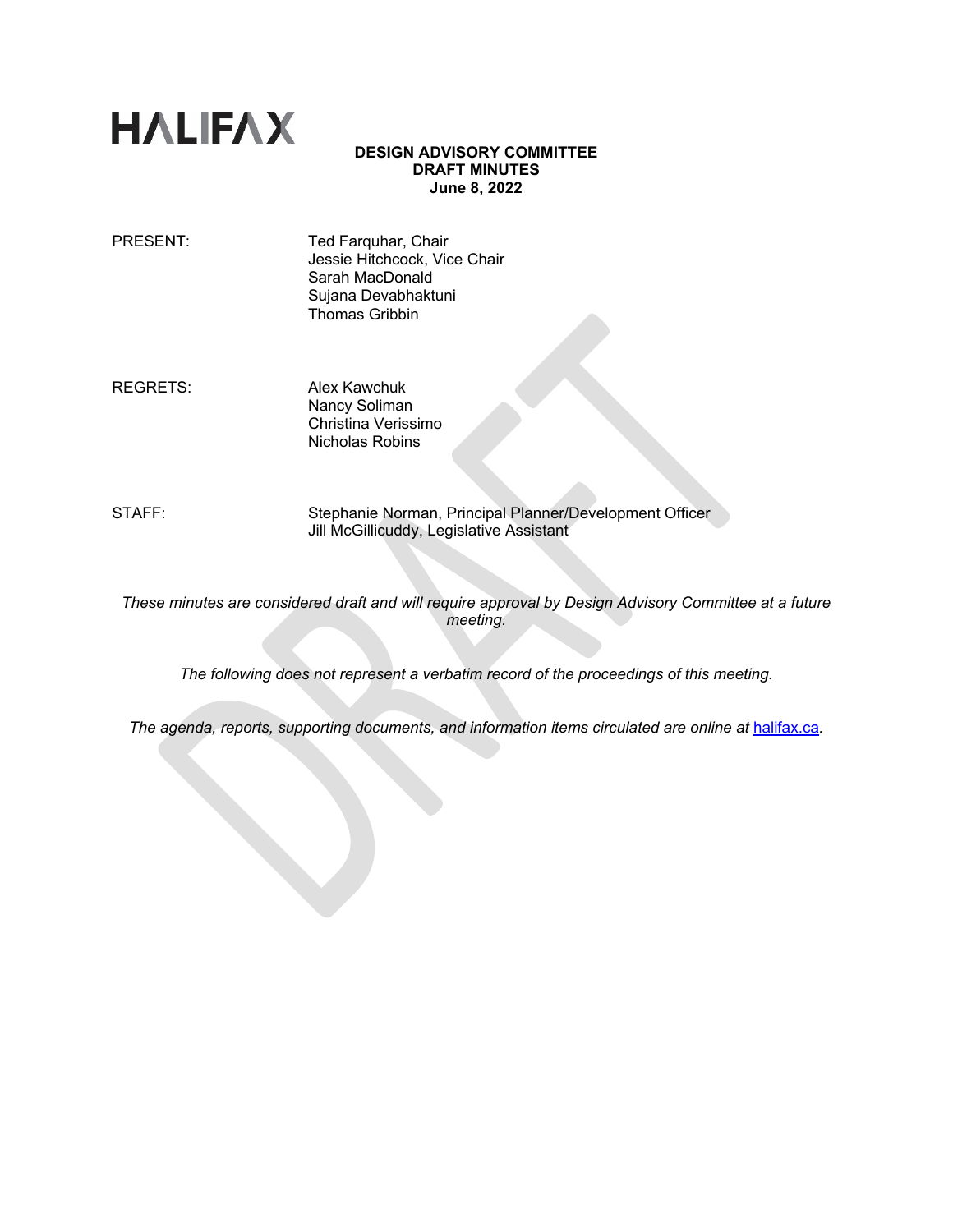*The meeting was called to order at 4:34 p.m., and recessed at 5:37 p.m.*

# **1. CALL TO ORDER AND LAND ACKNOWLEDGEMENT**

The Chair called the meeting to order at 4:34 p.m. and acknowledged that the meeting took place in the traditional and ancestral territory of the Mi'kmaq people, and that we are all treaty people.

Sean Audas, Land Development & Subdivision Program Manager gave an overview and update regarding the amendments of Halifax Charter and the impacts to the Design Advisory Committee.

Jill McGillicuddy, Legislative Assistant gave an update on the public appointments process for the Design Advisory Committee.

# **2. APPROVAL OF MINUTES – February 9, 2022**

MOVED by Jessie Hitchcock, seconded by Thomas Gribbin

## **THAT the minutes of February 9, 2022 be approved as circulated.**

## **MOTION PUT AND PASSED.**

# **3. APPROVAL OF THE ORDER OF BUSINESS AND APPROVAL OF ADDITIONS AND DELETIONS**

Additions*:* None

Deletions*:* None

MOVED by Jessie Hitchcock, seconded by Sarah MacDonald

## **THAT the agenda be approved as presented.**

## **MOTION PUT AND PASSED.**

#### **4. BUSINESS ARISING OUT OF THE MINUTES – NONE 5. CALL FOR DECLARATION OF CONFLICT OF INTERESTS – NONE 6. CONSIDERATION OF DEFERRED BUSINESS – NONE**

- **7. CORRESPONDENCE, PETITIONS & DELEGATIONS**
- **7.1 Correspondence – None**
- **7.2 Petitions – None**
- **7.3 Presentation – None**

## **8. INFORMATION ITEMS BROUGHT FORWARD – NONE**

### **9. REPORTS 9.1 STAFF 9.1.1 Case 23998 – Site Plan Approval for 18-24 Faulkner Street, 5 Dickson Street and 56-64 Lyle Street, Dartmouth, NS**

The following was before the Design Advisory Committee:

- Staff memorandum dated June 1, 2022
- Staff presentation dated June 8, 2022

*.* Ashlee Bevis, Planner II/Development Officer gave a presentation on Case 23998 and responded to questions of clarification from the Committee*.*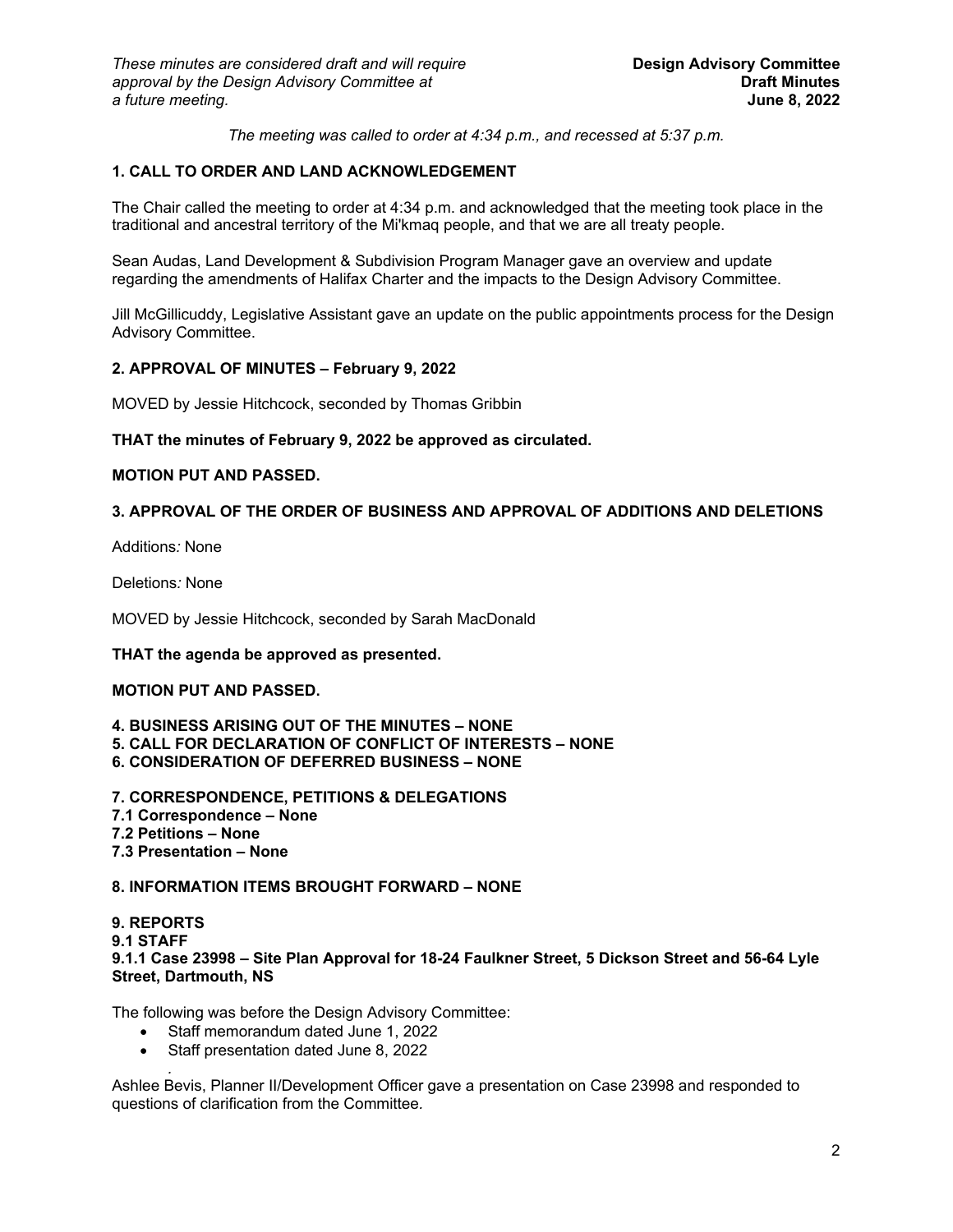MOVED by Jessie Hitchcock, seconded by Thomas Gribbin

## **THAT the Design Advisory Committee recommend approval of the Site Plan Approval Application for 18-24 Faulkner Street, 5 Dickson Street, and 56-64 Lyle Street, Dartmouth N.S.**

Rimon Soliman, Principal Architect, W.M Fares Group, responded to questions of clarification from the **Committee.** 

MOVED by Sarah MacDonald, seconded by Jessie Hitchcock

## **THAT the motion be amended to include public participation program for comment on the public art submission and include additional landscaping.**

## **MOTION TO AMEND PUT AND PASSED.**

MOVED by Thomas Gribbin, seconded by Sujana Devabhaktuni

**THAT the motion be amended to include location of public outdoor amenity spaces to the south of the building and adhere to Chapter 3 of Design Manual as related to open space design.**

#### **MOTION TO AMEND PUT AND PASSED.**

The motion as amended now read:

MOVED by Thomas Gribbin, seconded by Jessie Hitchcock

**THAT the Design Advisory Committee recommend approval of the Site Plan Approval Application for 18-24 Faulkner Street, 5 Dickson Street, and 56-64 Lyle Street, Dartmouth NS with consideration to the following recommendations:**

- **1. Include public participation program for comment on the public art submission and include additional landscaping; and**
- **2. Relocation of public outdoor amenity spaces to the south and adhere to Chapter 3 of Design Manual as related to open space design.**

# **MOTION AS AMENDED PUT AND PASSED.**

#### **9.1.2 Site Plan Approval Application Tracker – June 2022**

The following was before the Committee:

• The Design Advisory Committee site plan approval application tracker

Stephanie Norman, Principal Planner/Development Officer gave an overview of the Site Plan Approval Application Tracker.

#### **9.2 COMMITTEE MEMBERS – NONE**

## **10. ADDED ITEMS – NONE**

## **11. DATE OF NEXT MEETING – July 13, 2022 (if required)**

## **13. ADJOURNMENT**